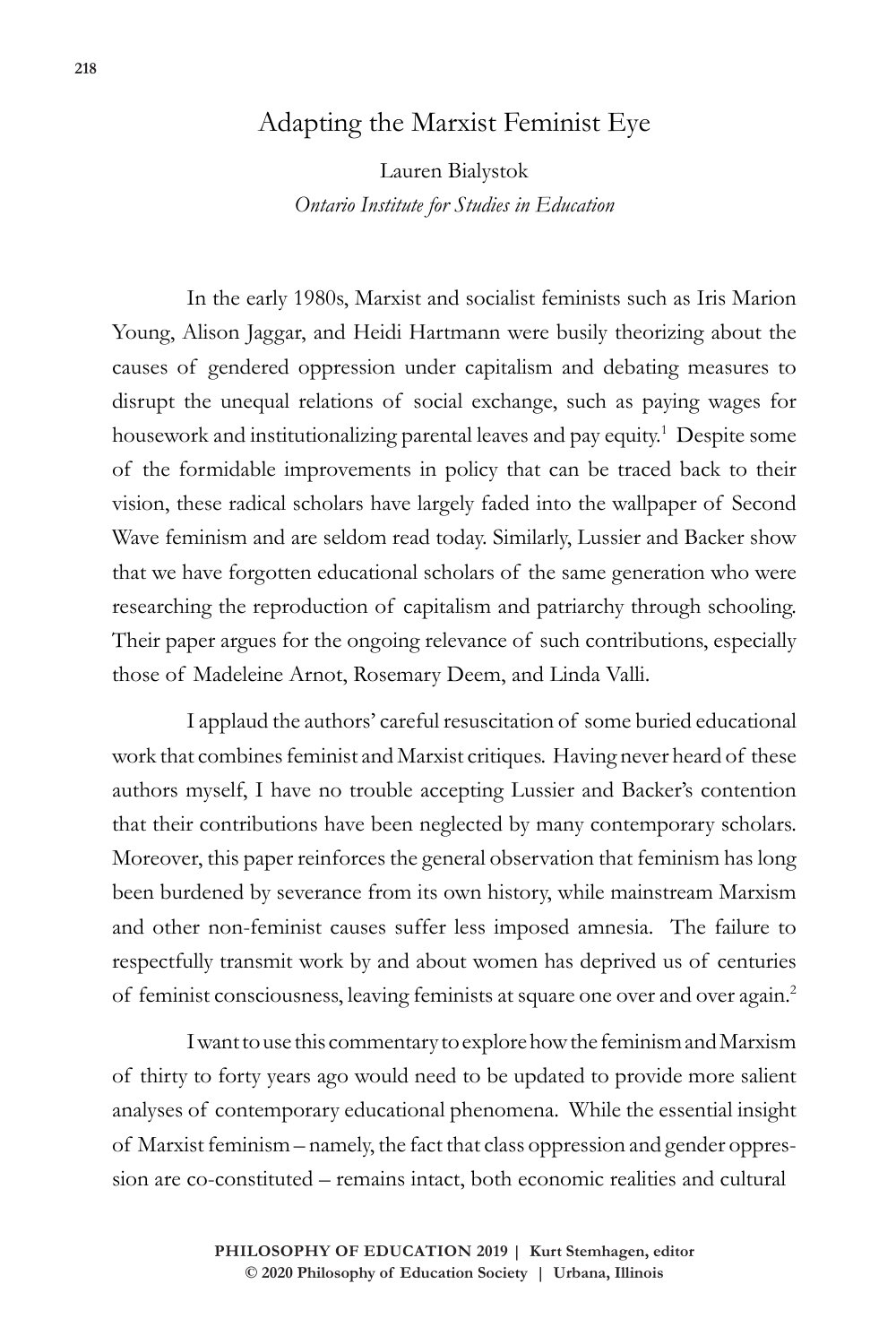attitudes toward gender have changed in ways that Arnot, Deem, and Valli's work, taken at face value, may be unable to account for. I will briefly describe how the oppression of women in Western society is now glossed over with the veneer of postfeminism, which requires a more nimble kind of critique than the feminism of the 1980s affords. Then I will suggest that the workings of international corporate capitalism in the digital age are oppressive in ways that may be different from the forms of oppression that concerned earlier Marxist feminists and require different responses. Features of these contemporary manifestations of gender- and class-based oppression could mean that the Marxist feminist eye Lussier and Backer seek to recover from the 1970s and 1980s is more useful as inspiration than as model for philosophers of education today.

How has sexism operated in schools to serve the needs of both capitalism and patriarchy? How should we educate so that girls may be liberated from rigid gender expectations and their attendant material inequities? I believe the answers to these questions have changed fairly precipitously in the last few decades. Lussier and Backer cite Madeleine Arnot's work from 1983 and 1984, which extended Bernstein and Althusser's theories of ideology and codes to expose the transmission of sexism in schools:

> Arnot picks up this project by looking at the schooling of girls in the 1980s and the school's emphasis on docility and domesticity. Living under the forces of both patriarchy and capitalism, education served as means of hailing females into their expected 'femaleness', which both an education for exploitative relations (woman as docile *worker*) and an education for oppressive gender relations (*woman* as docile worker).

While most feminists today would agree that education still conditions regressive gender expectations and grooms children of all genders to fulfill socially sanctioned roles, the actual sexism in schools is both more subtle and much more stealth than the realities to which Arnot was reacting. On the one hand, most schools no longer consciously indoctrinate girls into traditional virtues such as domesticity and docility. Furthermore, girls are outperforming boys on educational assessments and entering college and professional degrees at a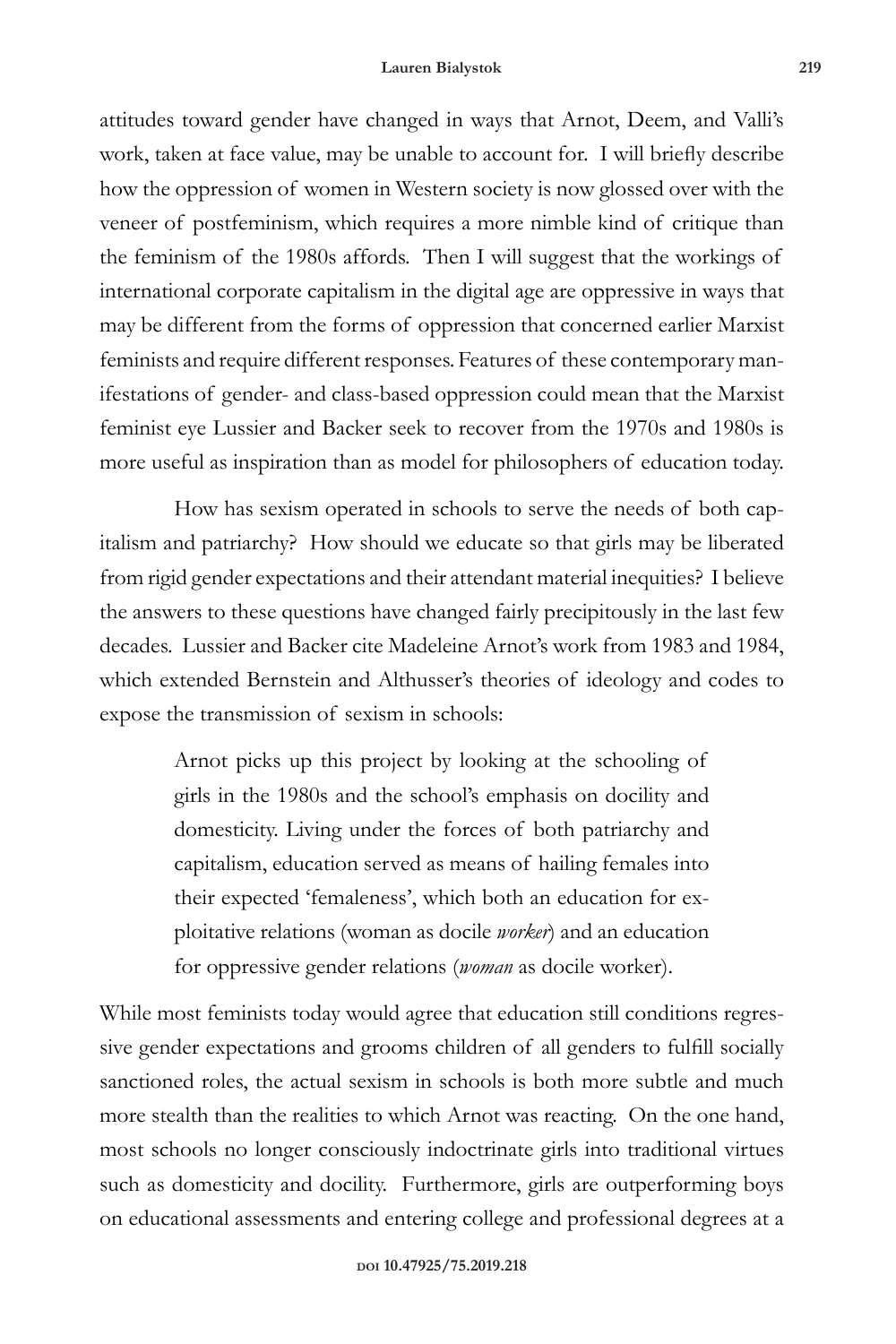higher rate than their male peers, including some coveted disciplines such as medicine. On the other hand, in part thanks to these improvements, girls are inundated with uncomplicated messages of their complete equality, rendering feminism an apparently obsolete idea. This widely accepted attitude toward feminism as a *fait accompli*, often called "postfeminism," plays out in schools and across youth culture. Postfeminism appropriates many symbols of feminism to minimize ongoing gender inequality and reduce the capacity for critical consciousness-raising. Feminist educational scholars such as Jessica Ringrose and Shauna Pomerantz have described how today's girls are told they "run the world" and "can do anything" – constructing a narrative of invincibility – even as their school lives continue to be characterized by gender policing, punitive double-standards, and sexual objectification.<sup>3</sup> Under the spell of postfeminism, girls distance themselves from feminist explanations for such phenomena, all of which are further appropriated by neoliberalism through the rhetoric of sexual empowerment.

So if education today hails "females into their expected 'femaleness'" and prepares them for exploitative labor as women, it does so indirectly, by purporting to offer genuine equality in education and the economy while normalizing and depoliticizing the relations of sexual social exchange that sustain these institutions. Feminist consciousness may be at its lowest in decades (judging by the low rates of young women who identify with the "F-word"), yet, paradoxically, some feminist concerns are more appreciated in the mainstream than they have been since the 1960s. The #MeToo movement offers a glimpse of what Marxist feminism can do in the present, while judiciously skirting the ideological terms that provoke so much resistance. As many people are now learning for the first time, the ubiquitous sexual harassment and exploitation of women not only binds women of all socioeconomic (as well as racial, etc.) backgrounds as a *class*, but also, more specifically, and not accidentally, limits and structures their opportunities for economic independence. The fact that so much sexual harassment takes place in work environments, or that sexual favors remain, as in the nauseating stories of Hollywood mogul Harvey Weinstein, prerequisite to women's employment, illustrates the co-constructed systems of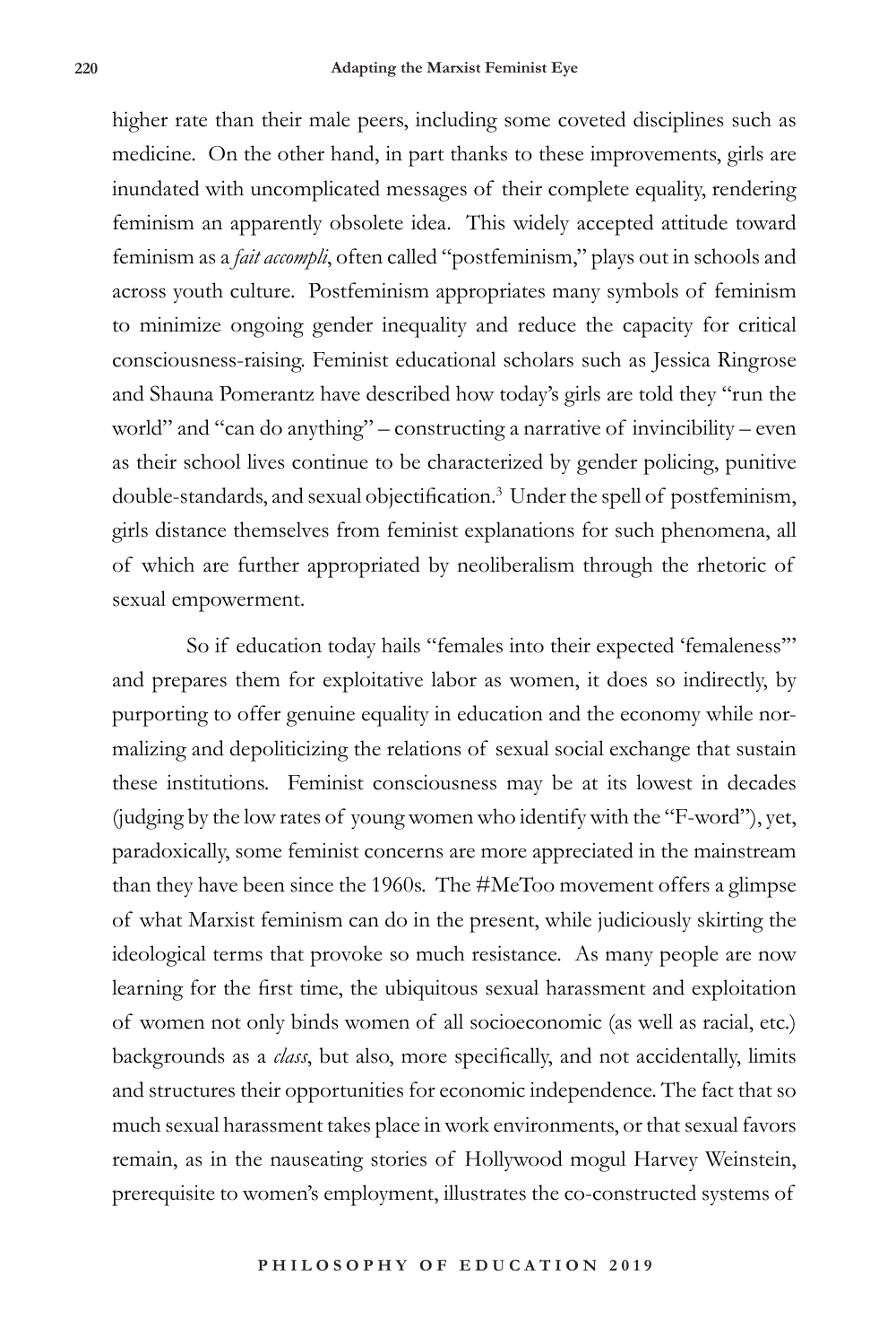gender and class oppression. Whereas women of a certain class were previously discouraged from entering the workforce and instead funneled into unpaid domestic labor, women's equal participation in the workforce today remains haunted by the "sexual contract."4 The unspoken pre-condition of sexual availability affects all female-bodied and female-presenting workers, from the poorest cleaners and restaurant workers to the most glamourous film stars. Even after the successes of Second Wave feminism, then, women's economic security and independence remain bound up with vulnerability to sexist oppression. This insight is prefigured by earlier Marxist feminists, but it shows how neither improved cultural awareness of sexualized violence, nor improved economic and legal equality between the sexes, breaks the double-oppression of women as *women* and as *workers.* Educational and political strategies need to be updated in light of these advances and their obvious limits.

Lussier and Backer mention neoliberalism as the dominant paradigm in contemporary educational policy and especially its individualizing effects. While the critiques of neoliberalism in educational theory are plentiful, recovering a Marxist feminist eye for the  $21^{st}$  century may provide an impetus to look at wider changes in global capitalism and the gendered regimes they create. Inequalities in income distribution, deregulation, and the consolidation of global capital in ever more powerful corporations have all increased rapidly since the 1980s. The globalized capitalist economy may perpetuate gendered exploitation in different ways from the factories of industrial Europe in the 19<sup>th</sup> century or the post-War manufacturing boom of the 20<sup>th</sup> century. Marxist feminists today focus not only on the gendered division of labor in the West, but also on transnational exploitation from which Western women benefit.<sup>5</sup>

Resistance also looks different today. Capitalism has done more to coopt democracy, but grassroots movements have found new ways to organize. What should be the feminist educational agenda in the age of Twitter and Occupy? Megan Boler's original research has shown that invisible gendered labor, as well as women's adept use of social media, were behind much of the success of the Occupy movement and may provide a model for democratic, horizontal organizing against capitalism in the digital era.<sup>6</sup>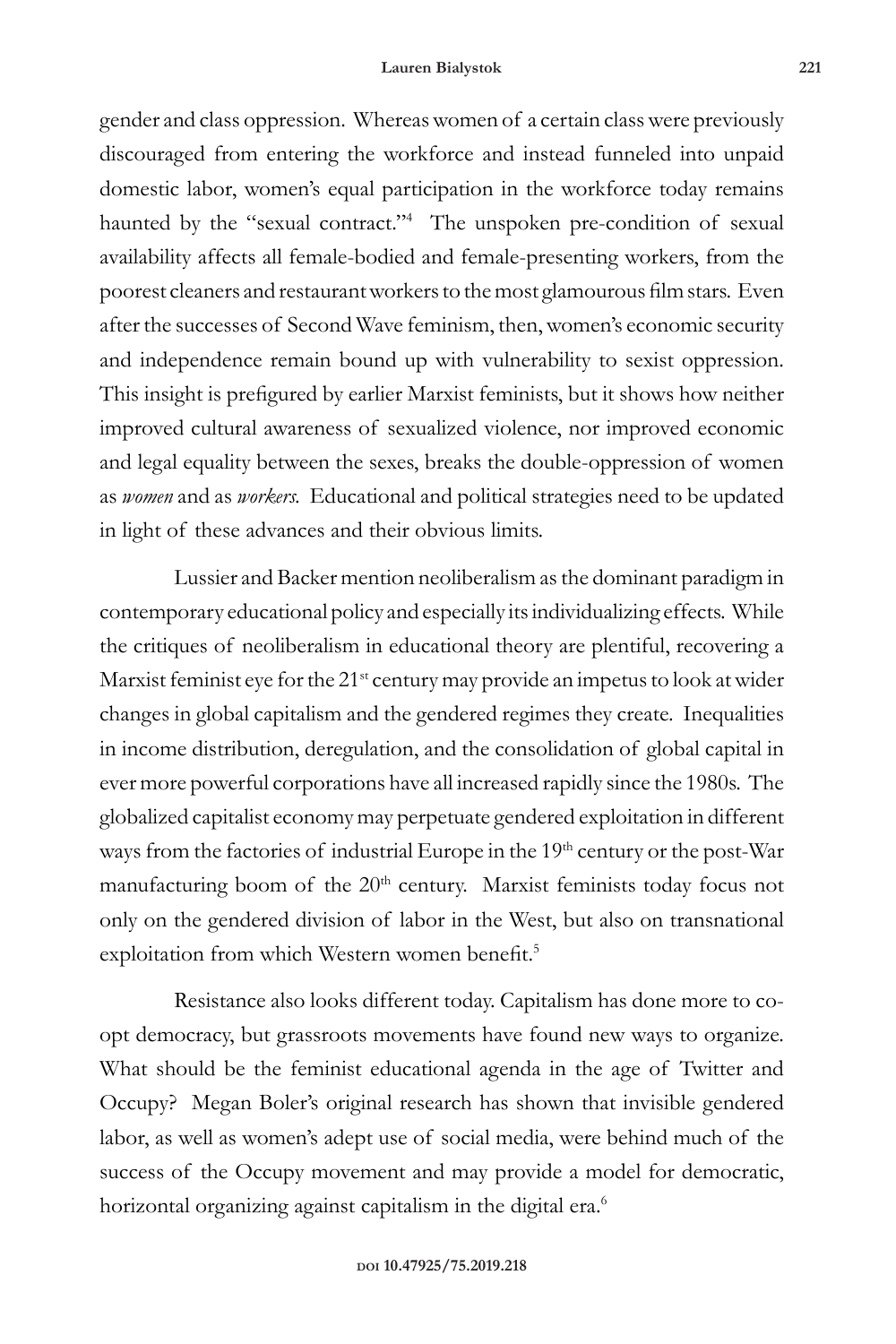Indeed, the effects of technological advances on the labor market and the gendered division of labor in the 21<sup>st</sup> century themselves demand very specific critical analyses and educational responses. Valli, as summarized by Lussier and Backer, quaintly worried about the "increased rate of automation in adoption of computers in offices in the 1970s." In our era of runaway artificial intelligence, it is estimated that a huge number of jobs – both blue-collar and white-collar – will be ceded to computers who can accomplish them more accurately and more efficiently. The digital revolution in the labor economy is undoubtedly having gendered effects. Already, we see how the much lamented evisceration of the male-dominated manufacturing sector in the last twenty years has catalyzed masculine anger, arguably setting off a rise in xenophobia and racist rhetoric. It is predicted that some of the only jobs that will outlive automation in the  $21<sup>st</sup>$  century are in fact the ones traditionally coded as feminine, since human care work is the least susceptible to artificial replication: we will always need nurses, childcare workers, social workers, and teachers. Marxist feminist thought can help us navigate the educational challenges that accompany possible revaluations of labor roles. Should we continue to encourage more girls to enter STEM, especially if the rationale is purely economic? Can this be a moment for reclaiming, and finally valuing, care work and traditional feminine labor? Is it too risky to encourage girls to embrace social roles with so much sexist baggage, even as the economic demand for them increases? Is it time to revisit paid housework?

I submit that the recovered Marxist feminist sources described by Lussier and Backer may be helpful mostly as a catalyst to take these questions seriously. The specific modes of analysis and resistance we adopt will need to reflect changing cultural and economic realities, as well as the insights of Third Wave and intersectional feminism, as the authors point out. Yet Marxist feminism cannot be properly subsumed under anti-oppression politics, as its focus remains the specific forms of oppression instantiated by the collusion of patriarchy and capitalism, the specificity of which can be overshadowed by other parts of the social justice agenda. It is valuable to be reminded that, whereas we now rush to identify the collusion between patriarchy and racism,